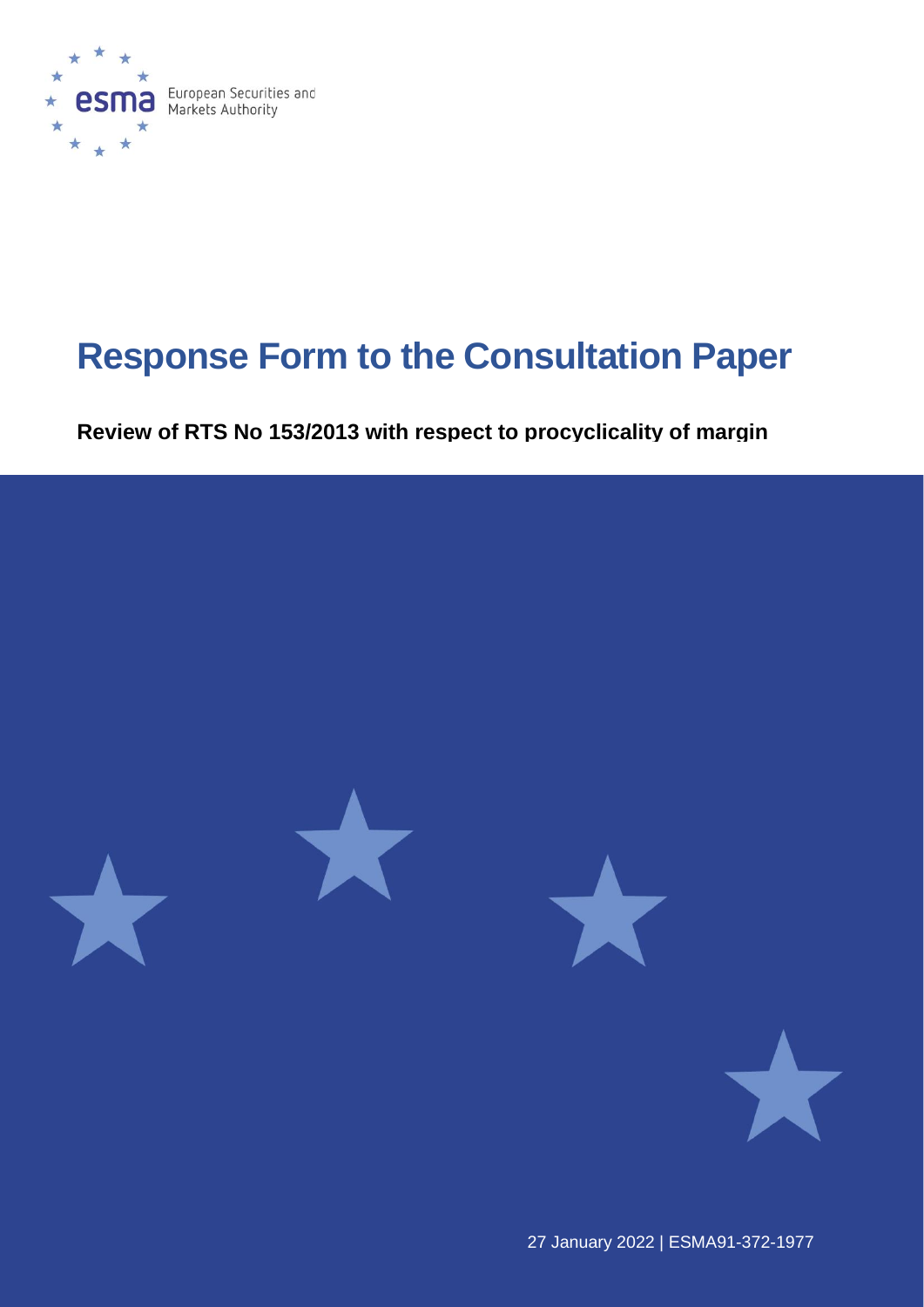# **Responding to this paper**

ESMA invites comments on all matters in this consultation paper and in particular on the specific questions summarised in Annex III. Comments are most helpful if they:

- respond to the question stated;
- indicate the specific question to which the comment relates;
- contain a clear rationale; and
- describe any alternatives ESMA should consider.

ESMA will consider all comments received by **31 March 2022.**

All contributions should be submitted online at [www.esma.europa.eu](http://www.esma.europa.eu/) under the heading 'Your input - Consultations'.

#### **Instructions**

In order to facilitate analysis of responses to the Consultation Paper, respondents are requested to follow the below steps when preparing and submitting their response:

- 1. Insert your responses to the questions in the Consultation Paper in the present response form.
- 2. Please do not remove tags of the type <ESMA\_QUESTION\_APC\_1>. Your response to each question has to be framed by the two tags corresponding to the question.
- 3. If you do not wish to respond to a given question, please do not delete it but simply leave the text "TYPE YOUR TEXT HERE" between the tags.
- 4. When you have drafted your response, name your response form according to the following convention: ESMA\_APC\_nameofrespondent\_RESPONSEFORM. For example, for a respondent named ABCD, the response form would be entitled ESMA\_APC\_ABCD\_RESPONSEFORM.
- 5. Upload the form containing your responses, in Word format, to ESMA's website [\(www.esma.europa.eu](http://www.esma.europa.eu/) under the heading "Your input – Open consultations"  $\rightarrow$ "Consultation on the review of RTS 153/2013 with respect to procyclicality of margin").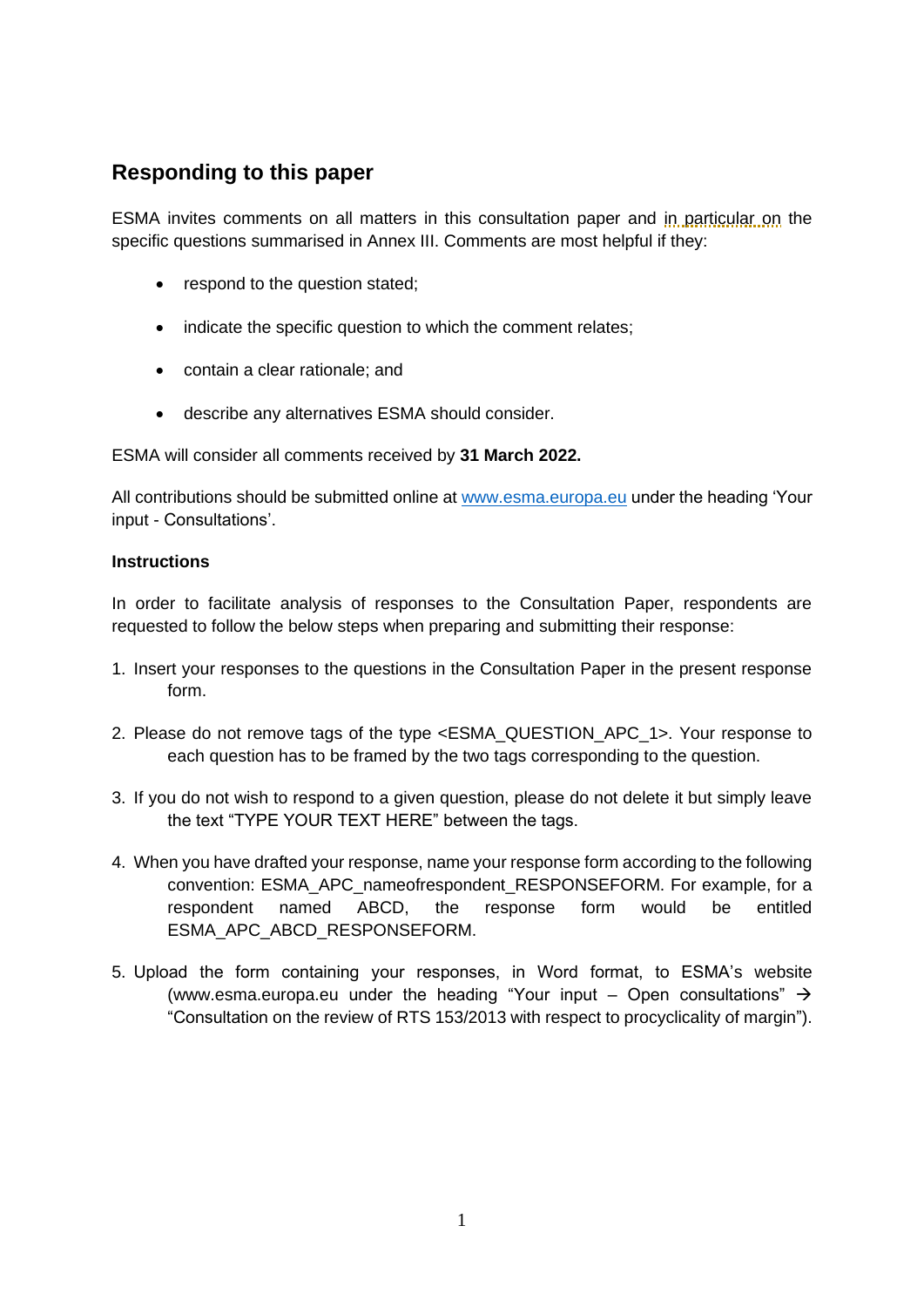#### **Publication of responses**

All contributions received will be published following the close of the consultation, unless you request otherwise. Please clearly and prominently indicate in your submission any part you do not wish to be publicly disclosed. A standard confidentiality statement in an email message will not be treated as a request for non-disclosure. A confidential response may be requested from us in accordance with ESMA's rules on access to documents. We may consult you if we receive such a request. Any decision we make not to disclose the response is reviewable by ESMA's Board of Appeal and the European Ombudsman.

#### **Data protection**

Information on data protection can be found at [www.esma.europa.eu](http://www.esma.europa.eu/) under the headin[g Legal](http://www.esma.europa.eu/legal-notice)  [Notice.](http://www.esma.europa.eu/legal-notice)

#### **Who should read this paper?**

All interested stakeholders are invited to respond to this consultation. In particular, this paper may be specifically of interest for EU central counterparties, clearing members and clients of clearing members.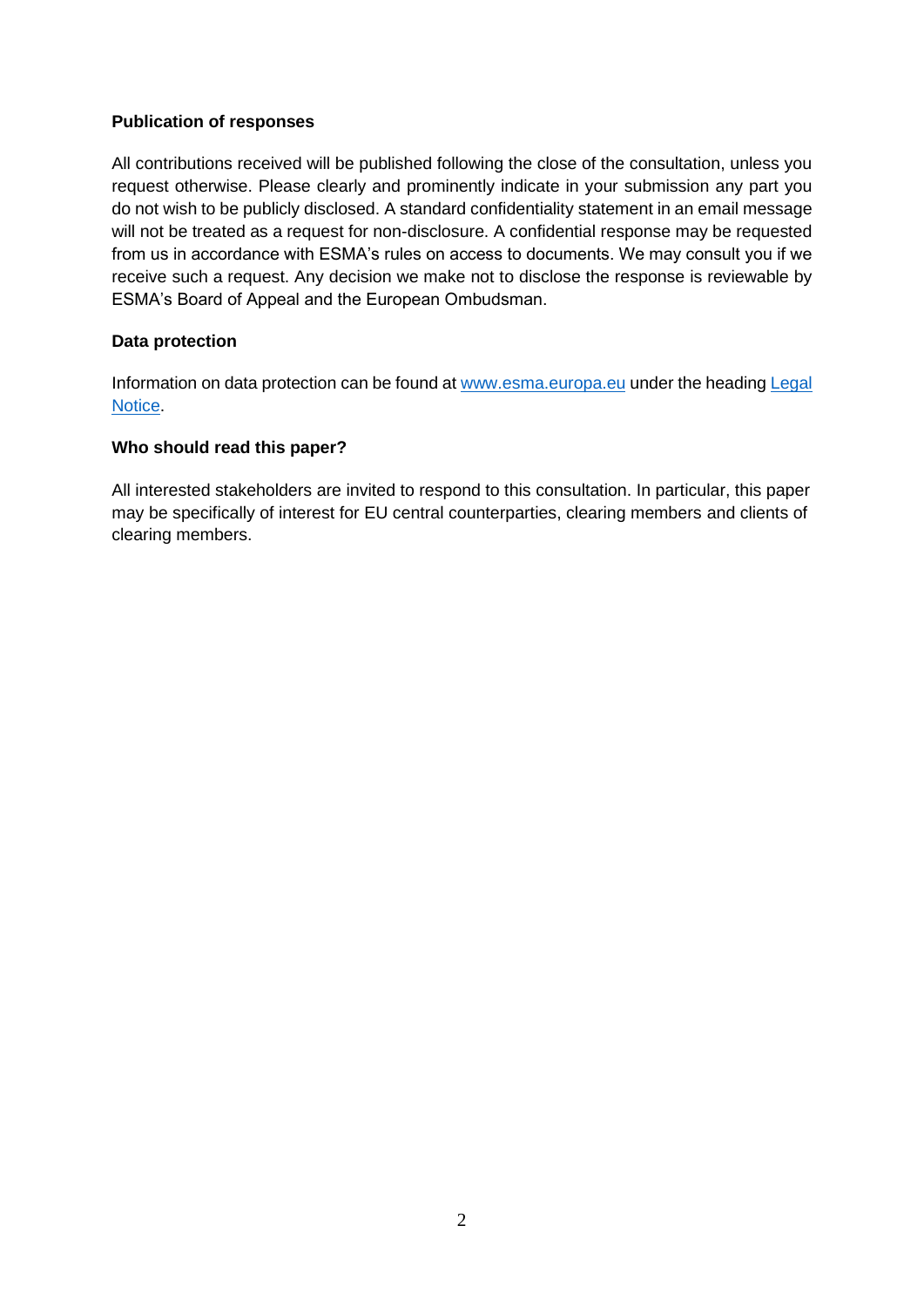# **General information about respondent**

| Name of the company / organisation   | <b>FIA</b>      |
|--------------------------------------|-----------------|
| Activity                             | Choose an item. |
| Are you representing an association? | $\boxtimes$     |
| Country/Region                       | <b>USA</b>      |

# **Introduction**

#### *Please make your introductory comments below, if any*

#### <ESMA\_COMMENT\_APC\_00>

FIA appreciates the opportunity to comment on the Review of RTS No 154/2013 with respect to procyclicality of margin. We applaud ESMA's leadership on studying CCP margin, its potential for procyclical impacts and for proposing ways to strengthen ESMA's anti-procyclical (APC) tools.

FIA has been a longstanding advocate for CCP margin to be robust and lessen, where possible, procyclical impacts. In October 2020, FIA issued a paper reflecting on the lessons learned from the market turmoil in the spring of 2020, which highlighted the role that steep and rapid increases in CCP initial margin requirements played in creating and exacerbating stress in the market. As we have previously stated, initial margin is the first line of defense against losses from a default by members as well as customers. Initial margin should increase during market stress periods to ensure CCPs are not uncollateralized, but frameworks should also employ safeguards against unnecessary procyclical impacts of margin. We are encouraged to see ESMA moving forward with proposals to strengthen APC tools for CCPs.

ESMA's tools are intended to limit procyclicality to help prevent margin requirements from falling too low during periods of low volatility and thus, help manage the liquidity constrains that sometimes occur when markets are highly volatile.

We understand transparency of margin is being handled at the global level and this consultation focuses on the calibration of the ESMA APC tools. However, we note that the effectiveness of APC tools is intrinsically linked with the need for transparency and participant involvement in the governance process and have raised this throughout our response. We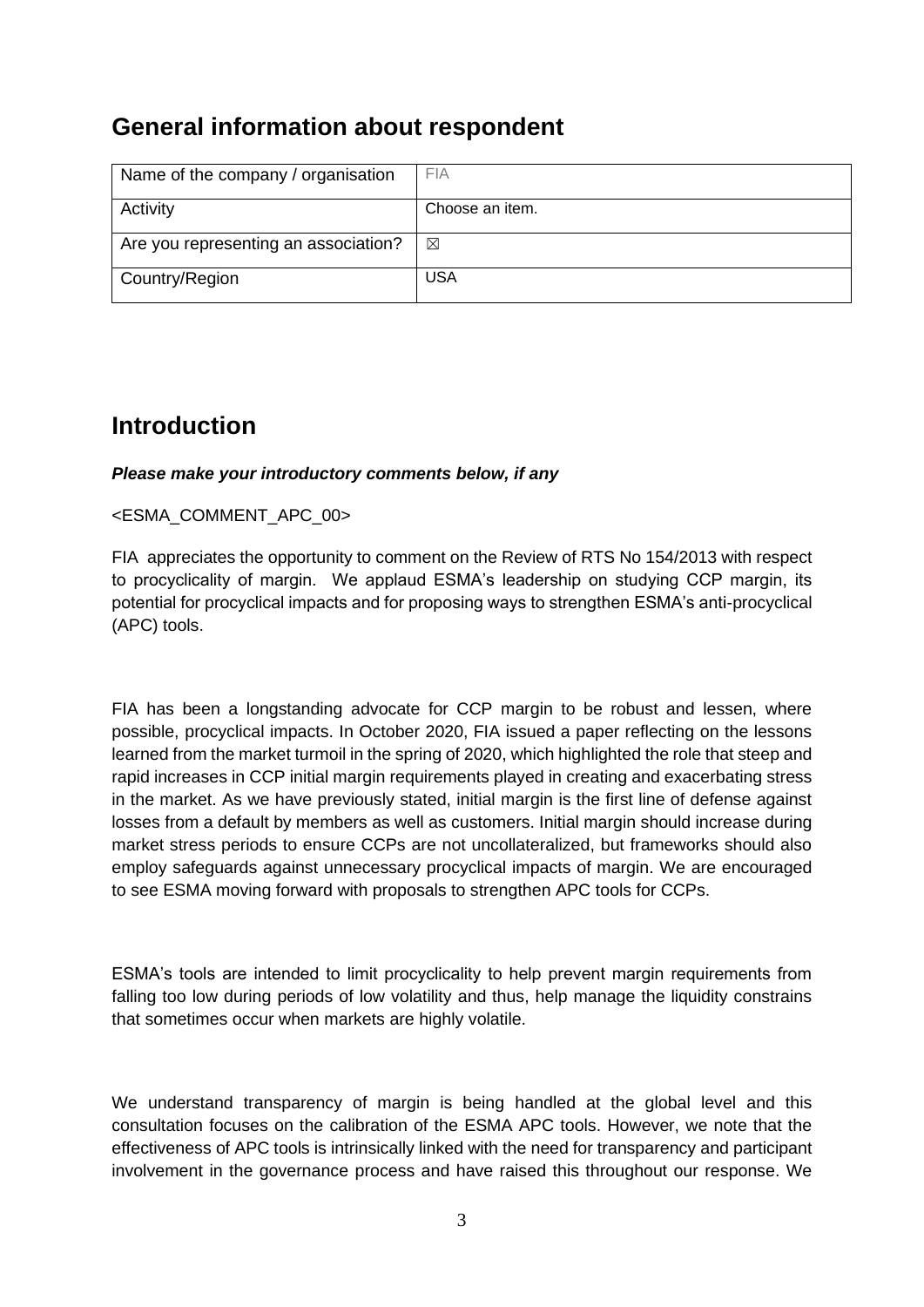hope that as thought leaders in this space, ESMA will prioritize addressing governance and transparency once the global standard setters have completed their work. <ESMA\_COMMENT\_APC\_00>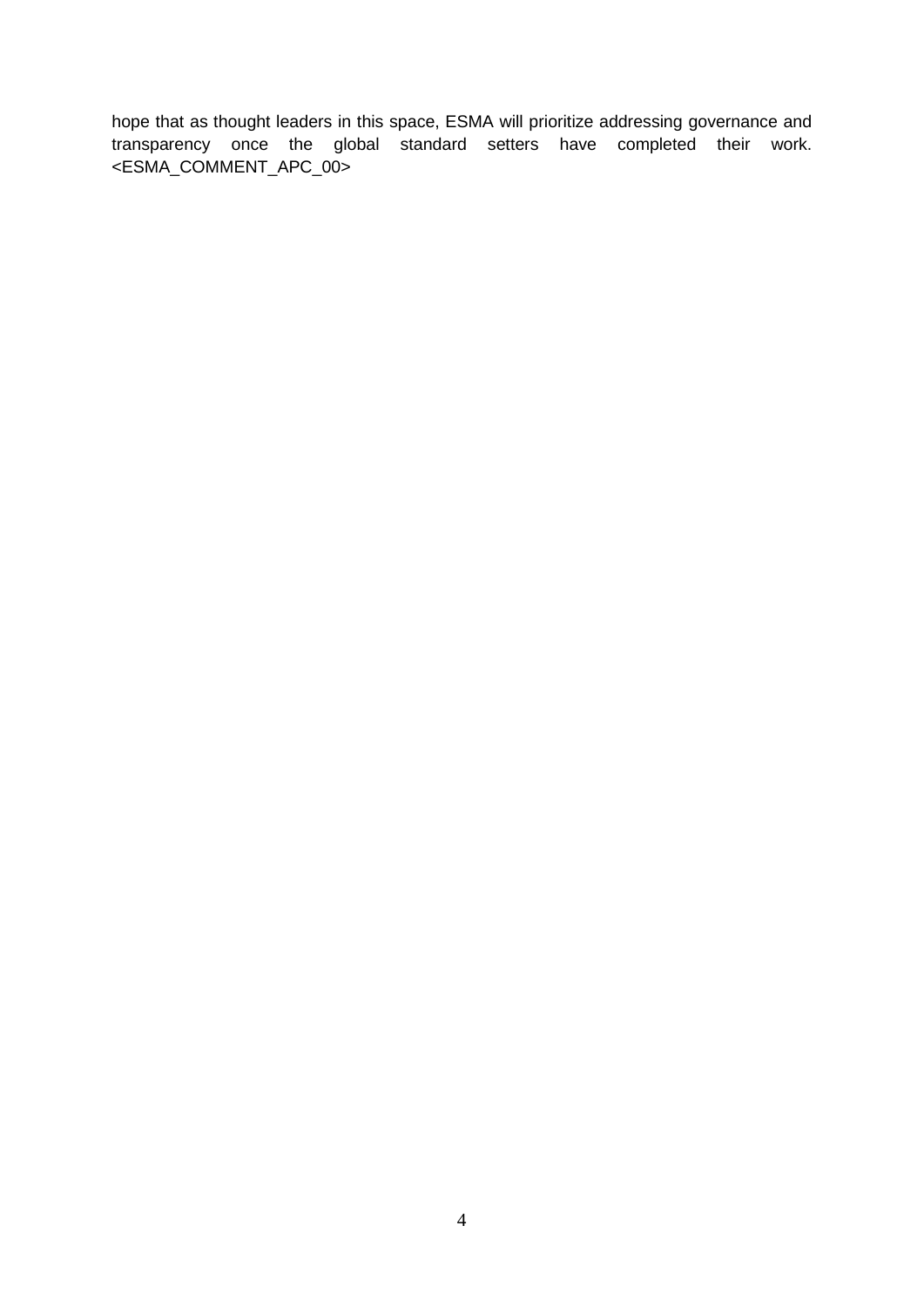# **Questions**

Q1 : Do you agree that CCPs should be able to explain and justify their APC tool choices?

# <ESMA\_QUESTION\_APC\_01>

Yes, we agree that CCPs should be able to explain and justify their APC tool choices. FIA encourages ESMA to review the usefulness of CCP disclosures by seeking views from CMs and clients on how useful they find the disclosures.

Usually, CCPs disclose the APC tools that they use but do not explain the rationale for their choices or provide details on the calibration of the tools. Providing a justification for the choice of APC measure would ensure greater scrutiny and oversight over the tool choices and demonstrate how CCPs are comparing and studying different approaches, providing greater confidence to the market on the rationale for the choice of measure and the CCP's risk management capabilities.

ESMA's APC tools should be viewed as a minimum standard for APC measures that CCPs take into account. CCPs through their risk governance process should also consider other tools that may be appropriate, outline the tools that a CCP has considered or has actually implemented in addition to the ESMA APC measures. <ESMA\_QUESTION\_APC\_01>

Q2 : Do you agree that CCPs should define their own APC thresholds for margin changes based on their risk appetite/tolerance? Should the RTS explicitly require that CCPs seek the advice of the risk committee, when setting or reviewing its APC policies, including defining the risk appetite?

### <ESMA\_QUESTION\_APC\_02>

We agree that CCPs should define their own APC thresholds, as procyclicality has a certain level of subjectivity and different CCPs that clear different products may experience different market behaviours from their participants.

However, it is unlikely that CCPs clearing similar products would have significantly different risk appetites or tolerance for procyclicality. Nevertheless, there was wide discrepancy between CCPs clearing similar products during Covid Crisis. To ensure consistency in approach, a given CCP's APC thresholds could be structured depending on the type of product being cleared, credit profile of market participants, data availability, amongst other things. Importantly, these should be developed in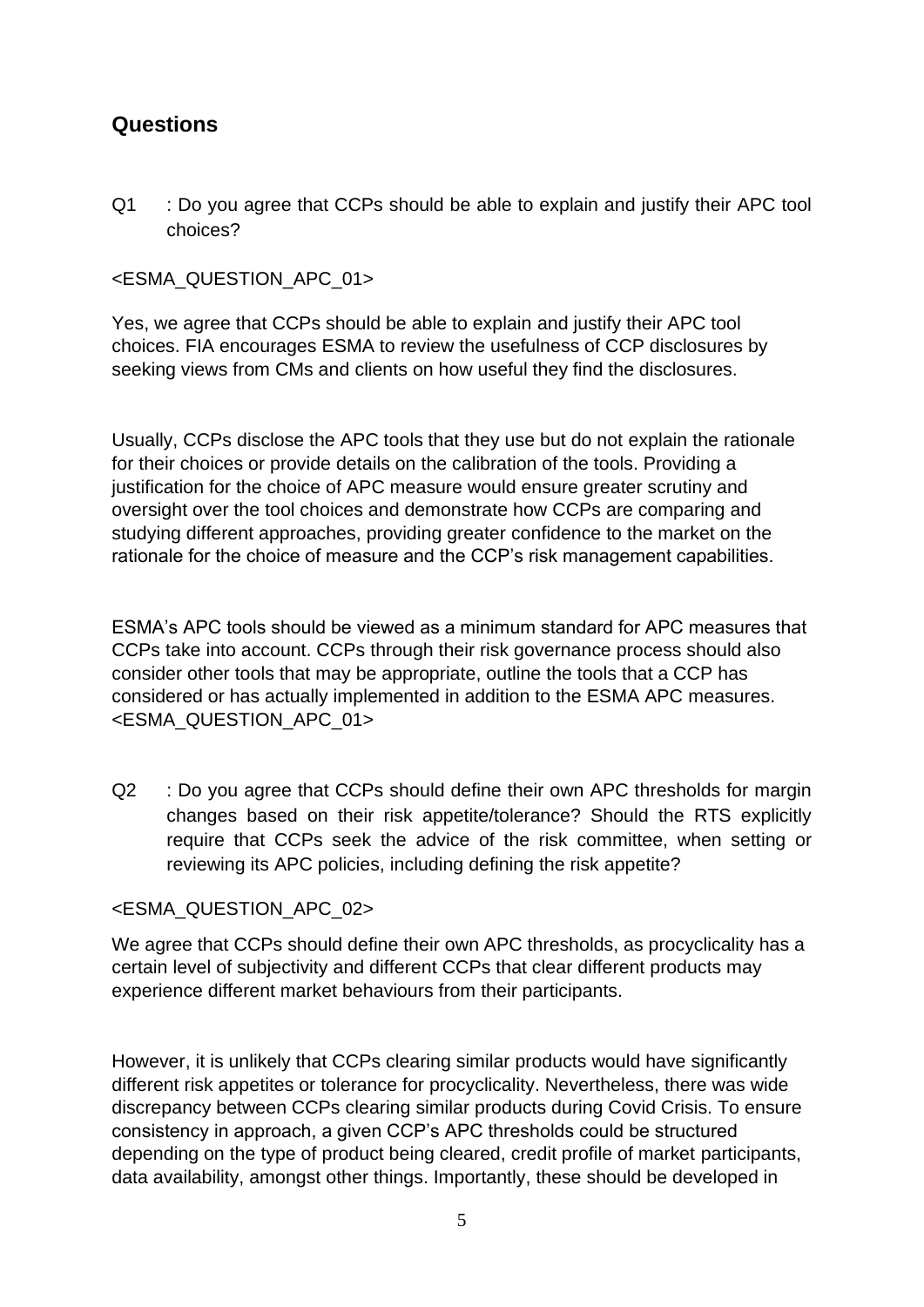consultation with market participants. Feedback from market participants is critical to sizing the risk tolerance for procyclicality, as the CCP needs to know what the market participants can tolerate in terms of liquidity needs during a period of stress. The effectiveness of a CCP's APC thresholds and risk appetite can then be stress tested to see how the margin models perform against the stated goal.

We also agree that the CCP's Risk Committee should be involved in setting and reviewing the APC policies and defining the risk appetite. However, the justification and explanation of APC thresholds and the associated risk tolerance should not just be made to the regulators and the CCP Risk Committee members but also shared with market participants who are impacted by these decisions, many of whom do not have representatives on the Risk Committee. <ESMA\_QUESTION\_APC\_02>

Q3 : Do you agree with ESMA's proposal to draft a new Article 28a? What other requirements should ESMA consider introducing in relation to the CCP APC policies and procedures?

# <ESMA\_QUESTION\_APC\_03>

Yes, we agree with the drafting of a new Article 28a that requires CCPs to justify their APC measures, define a risk appetite, assess its adequacy and establish a mechanism to take action.

APC measures should consider the management practices, characteristics of the products cleared, structure of market participants and how often the model is reviewed. Providing justification for the APC measure(s) used and how such measures fit the CCP's risk appetite may avoid big discrepancies between CCPs due to different characteristics stated above and improve the transparency and level of disclosure to clearing members (CMs).

In addition, FIA recommends that

Article 28a(1) should state that the review should not just be periodic but should also occur during periods of market volatility when there are significant margin changes.

Article 28a(b) should include a requirement that the CCPs define "big step changes" in margin requirements.

Finally, in Article 28a(1)f, as noted above, transparency and governance is key for the market to understand what they can expect in terms of margin increases.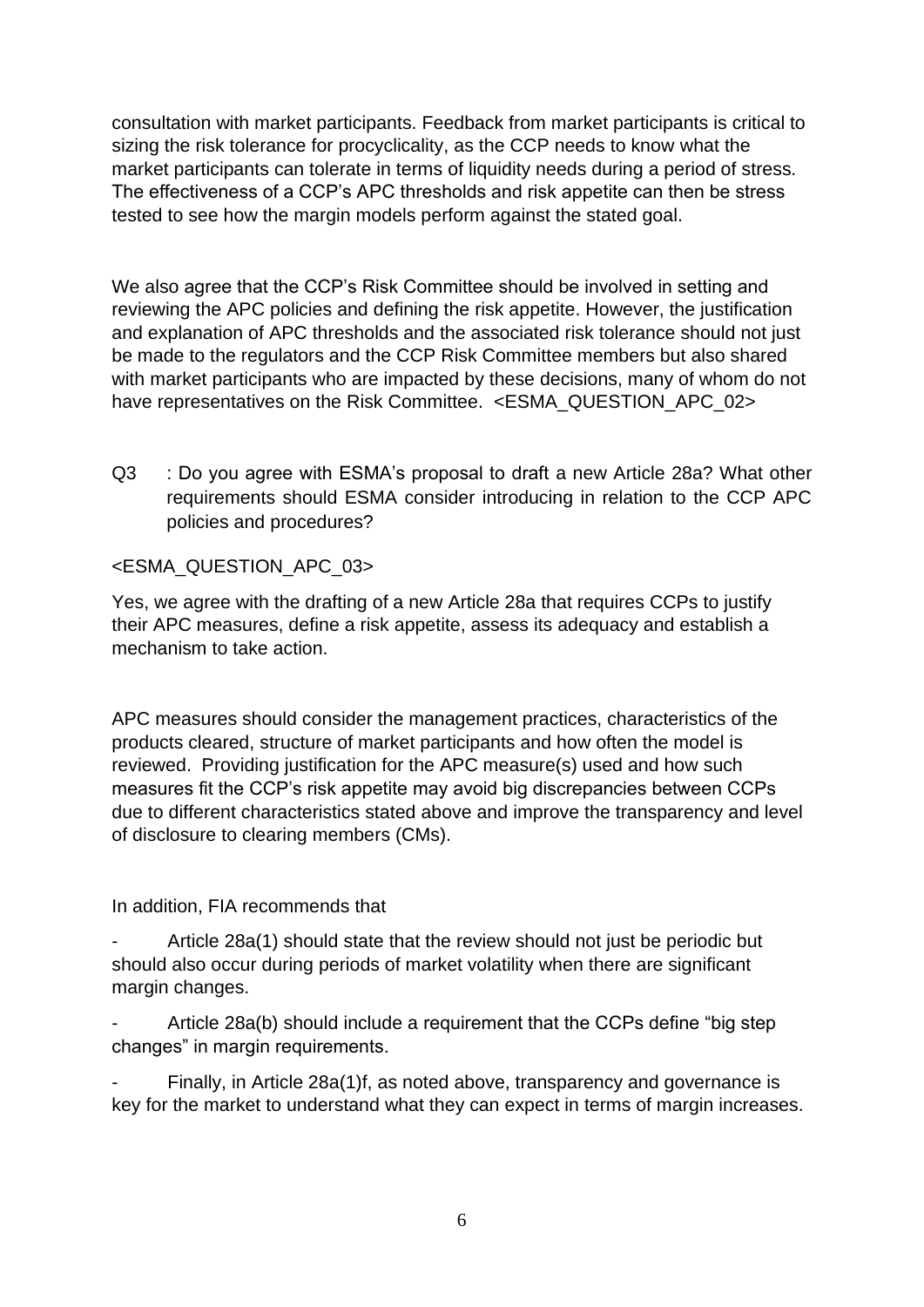We encourage ESMA and EU policymakers to move forward as thought leaders at a global level on margin anti-procyclicality, with enhanced transparency that should accompany these tools to make them successful. Transparency would not only ensure the measures are indeed EMIR compliant, but also better enable CMs to plan for the margin to be paid under stress. CMs should be able to replicate the margins on their side to avoid liquidity stress due to margin calls. <ESMA\_QUESTION\_APC\_03>

Q4 : Do you agree with ESMA's proposed amendment to require CCPs to assess margins based on quantitative metrics in the context of procyclicality?

#### <ESMA\_QUESTION\_APC\_04>

Yes, we agree with the general requirement that CCPs should be required to assess procyclicality of margins based on quantitative metrics.

We do believe that such metrics should be defined and established ex-ante. For example, we recommend comparison of 1 day, 2 day, 5 day margin moves against the risk appetite of the CCP which should have been set based on the liquidity profile of the participants clearing the relevant product. The CCP can then back-test the margin model against the risk appetite for that product. Such testing will inform the CCPs of whether margin increases could create liquidity pressures on participants. We recognize that setting these risk appetites will require engagement with market participants but believe this should be done in the interest of market stability. It is equally important that the CCP discloses details of performance of the margin framework relative to the metrics to market participants to inspire market confidence.

Disclosure of back testing results and margin breach information at both the account level and the contract level is important. This could include the frequency of margin breaches, the largest margin breach, and the average margin breach. These metrics should be calculated against the same baseline, such as 1-day profit/loss, for comparability across CCPs with different margin periods of risk. For significant products, these metrics should be expanded to include margin breaches over 1-day, 2-day, and 5-day periods as well as maximum 1-day, 2-day, 5-day, and 1-month margin increase over the prior quarter with a comparison of volatility change in the same period. Some CCPs currently offer this analysis. Margin breach transparency will equip participants to better evaluate the effectiveness of margin models and ensure core margins are calibrated appropriately. We recognize that CCPs may be reluctant to release some of this information into the public domain. We therefore suggest that this information could be provided to clearing participants through secure portals with limited access.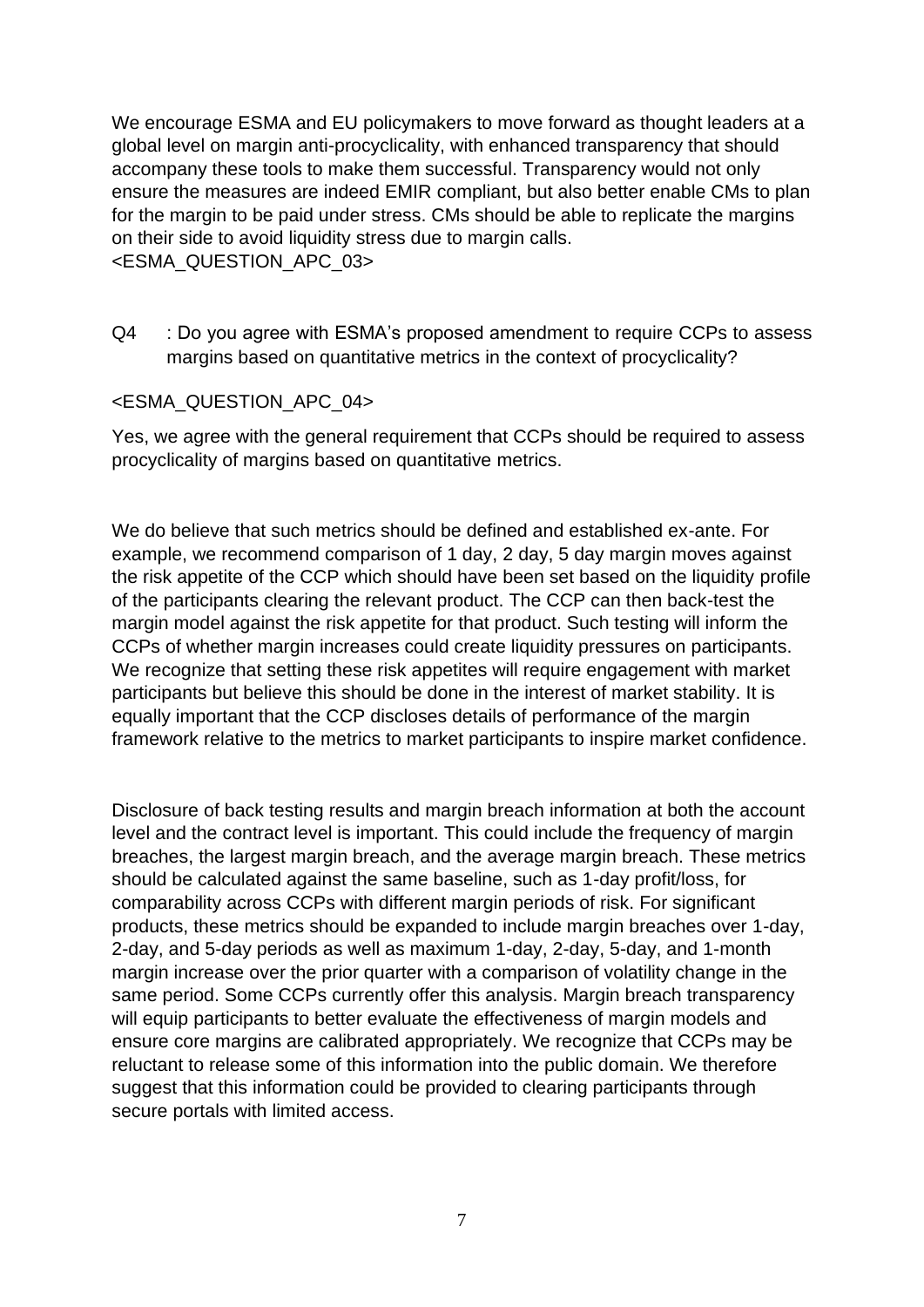The goal of transparency is not to penalize deviation from a target, as we acknowledge that CCPs will have margin breaches, but rather to trigger appropriate governance action. As example, CCPs explaining what happened, why the CCP thought model behavior was appropriate (e.g., breaches were due to unprecedented market moves), worrisome (e.g., the model was not expected to act this way and needs to be reconsidered) or poor model choice (e.g., the model needs to be changed), will assist the CCPs Risk Committee in recommending suitable changes to the framework to ensure robust margining. <ESMA\_QUESTION\_APC\_04>

Q5 : Do you agree with ESMA's proposal to introduce these three dimensions? Should these be mandatory or optional? How do these compare to the quantitative metrics that CCPs currently consider in practice?

### <ESMA\_QUESTION\_APC\_05>

Yes, stability, conservativeness and over-collateralization are relevant dimensions of APC measures. They should be evaluated to ensure a degree of consistency between CCPs. However, the effectiveness will depend on how they are deployed. For example, excessive overcollateralization should be avoided during a stressed period, but perceived overcollateralization during low volatile times may be necessary to ensure that increases under stress are less procyclical. Ultimately, effectiveness will require an appropriate degree of transparency and engagement with members.

In addition, it is challenging to precisely measure over-collateralized margin and requires further disclosures, as explained in Q4. <ESMA\_QUESTION\_APC\_05>

Q6 : Do you agree with ESMA's proposal to include in the RTS a requirement for CCPs which clear products whose price/yield can vary significantly to perform the assessment of the procyclicality of its margin model across different price/yield levels?

### <ESMA\_QUESTION\_APC\_06>

Yes. This could be especially revealing for CCPs which set margins at an absolute level and can see sharp increases which can be avoided if assessment based on margin rate/yield is undertaken. <ESMA\_QUESTION\_APC\_06>

Q7 : Do you agree with ESMA's proposal to introduce into the RTS the requirement on CCPs to calculate APC margin requirements at all material risk factors?

<ESMA\_QUESTION\_APC\_07>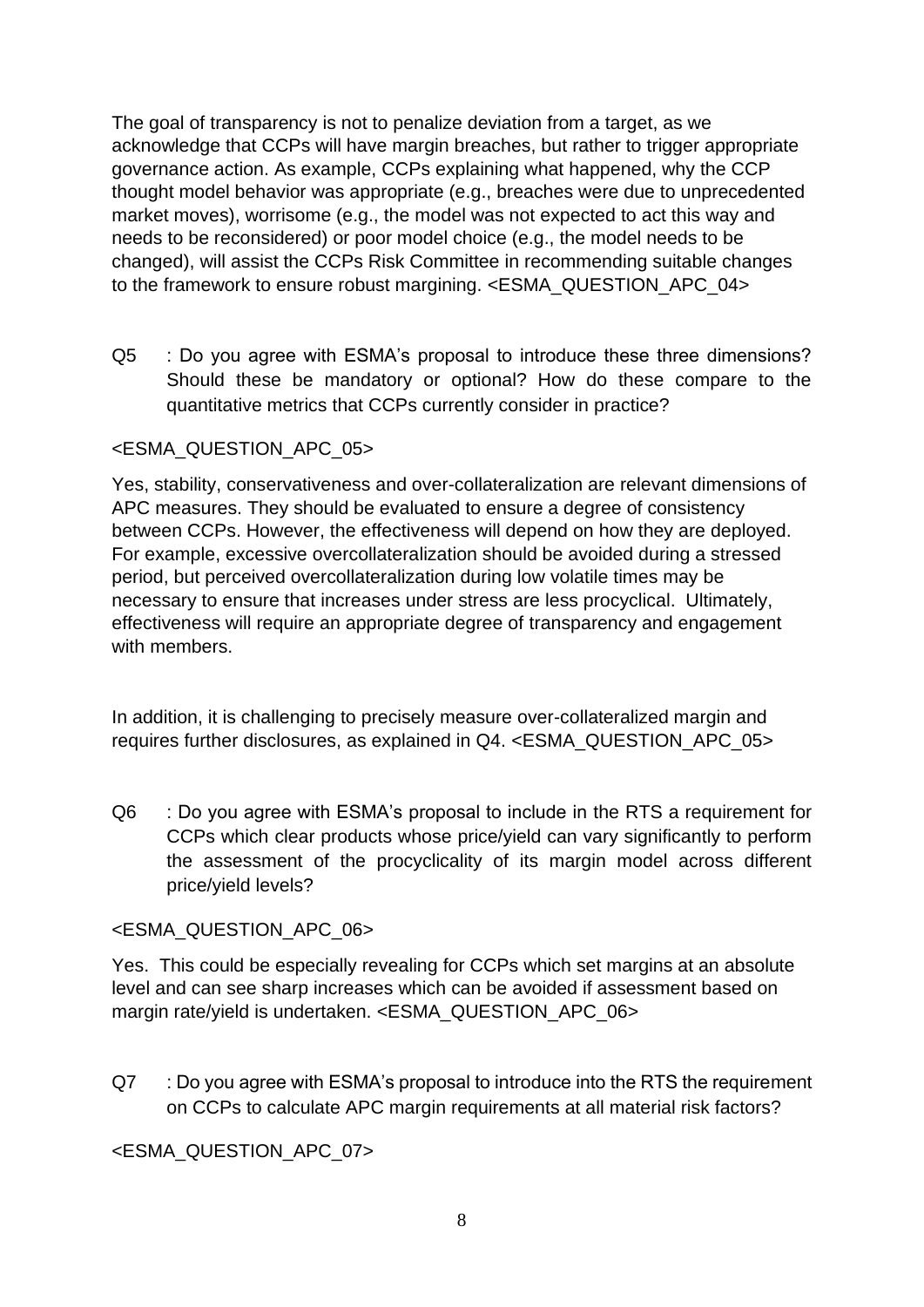Yes, we agree with the requirement on CCPs to calculate APC margin requirements at all material risk factors.

It is important to calculate APC requirements on all material risk factors as there could be a wide range of risk factors that could be the cause of the procyclicality of certain products. Hence ensuring each risk factor is being treated separately would be the most comprehensive way of addressing procyclicality. <ESMA\_QUESTION\_APC\_07>

Q8 : Do you agree with ESMA's proposal to consider the impact that the risk factor change will have on the margin, including for products with non-linear dependence on risk factors?

# <ESMA\_QUESTION\_APC\_08>

Yes, we agree. When dealing with non-linear products, the impact on the risk factors will not be proportional to the impact on the margins, so it is even more important to tackle these risk factors impact on non-linear products.

Nevertheless, given the relevant risk factors may vary across CCPs, the introduction of this impact may not be transparent and standard across CCPs, making it more difficult for CMs to accurately assess it. We would therefore recommend that the CCPs provide transparency on the risk factors considered and the extent of impact of each. <ESMA\_QUESTION\_APC\_08>

Q9 : Do you agree with ESMA's proposal on how to apply the APC options for different risk factors?

### <ESMA\_QUESTION\_APC\_09>

Yes, we agree on ESMA's proposal on how to apply the APC options for different risk factors. <ESMA\_QUESTION\_APC\_09>

Q10 : Do you agree with ESMA's proposal that CCPs using the APC tool under Article 28(1)(a) should develop policies and procedures detailing the use of the buffer and its replenishment as included in the draft RTS test? Are there other items that the procedures should consider in the RTS?

### <ESMA\_QUESTION\_APC\_10>

Yes, we agree with the need for policies around the use of the buffer and scenarios under which the buffer will be eroded. The more detailed information provided the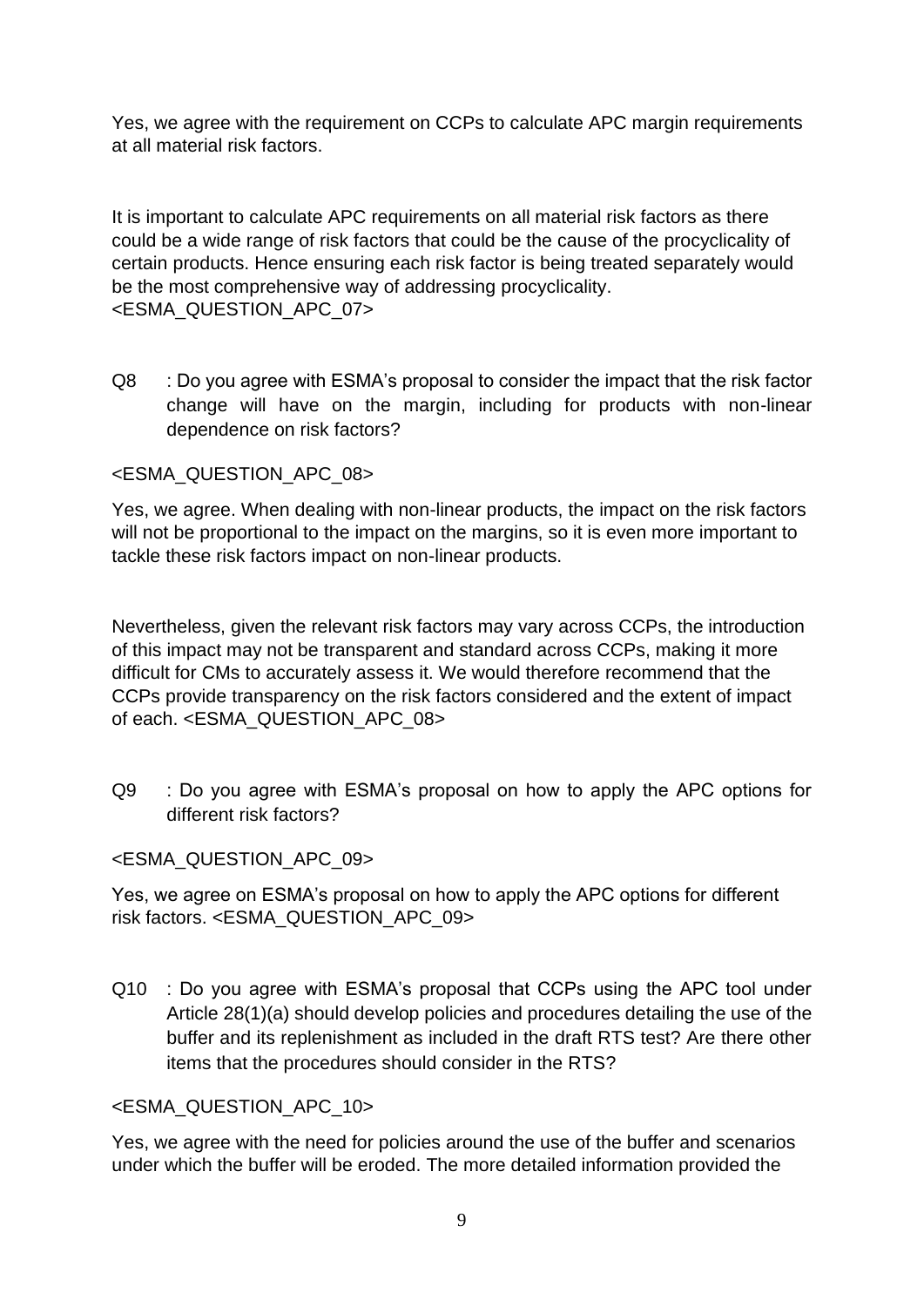better in order to ensure adequate transparency for clearing participants to understand impact of these tools. For instance, the percentage for the top products, for instance, top 10 products, on each CCP should be disclosed daily.

In addition the replenishment of the buffer by product type should be considered and detailed, as not all products react the same way in the market, hence specific products and the reaction of those products needs some consideration in developing the buffer. Replenishment should only take place after the stress event has subsided, otherwise replenishment of the buffer itself could add to procyclicality. This is subject to the CCP not being under-margined or under-collateralized, which must never happen. In addition, back-testing the usage of buffers would be helpful in assessing the effectiveness of these procedures. <ESMA\_QUESTION\_APC\_10>

Q11 : Do you agree that CCPs should set predefined thresholds but also be granted a degree of discretion when triggering the exhaustion of the margin buffer subject to appropriate governance arrangements?

# <ESMA\_QUESTION\_APC\_11>

Yes, we agree that the CCP should set pre-defined thresholds through appropriate governance arrangements including through consultation with market participants on how they propose to use the buffer. However, once thresholds are set in a systemic way, there should be limited discretion in varying from these as it would impact ability of market participants to predict margin calls. <ESMA\_QUESTION\_APC\_11>

Q12 : Do you agree with ESMA's proposal to set the minimum buffer to 25% while requiring CCPs to assess if a higher buffer would be needed and justify / regularly check the appropriateness of their choice?

### <ESMA\_QUESTION\_APC\_12>

Yes, we tend to agree with 25% as the minimum although there should be an assessment by the CCP on the buffer that would be appropriate considering the volatility for the relevant product. However, a deeper analysis would need to be performed in order to understand if the 25% minimum is in fact the optimal value and we believe CCPs should provide rationale for the level of buffer adopted rather than just defaulting to the minimum of 25%.

Having said that, we fundamentally do not believe that the 25% buffer is the most robust tool to address procyclicality considering it was inadequate during recent volatility shocks. Further, once a 25% buffer is added to the margin, there is no guidance in how to "deactivate" or take the 25% buffer off. Thus, the buffer is not an effective APC tool.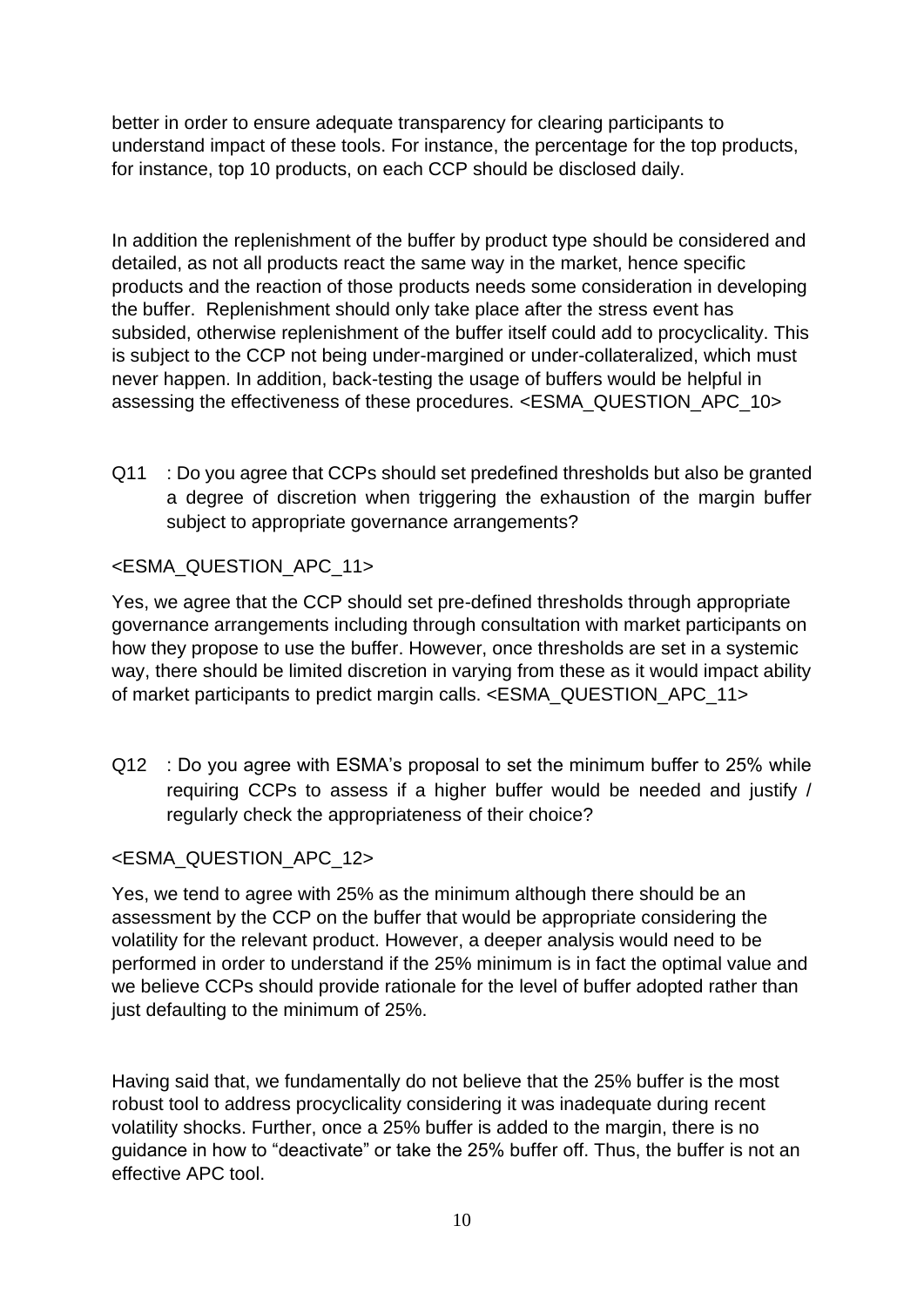ESMA acknowledges in paragraph 68 of the consultation that the buffer could exacerbate margin changes and further fuel procyclicality:

Having these limitations in mind, the results confirm that an increased size of the buffer would improve the conservativeness (smaller margin shortfalls) and also increase the average (and peak) margin. Concerning stability, an increased buffer would reduce the big-step margin changes under the "optimal exhaustion strategy" assumption. However, even in this case, it seems that the marginal benefit starts to deteriorate when the buffer is set at very high levels. Moreover, if the buffer is not exhausted when needed, this tool would exacerbate margin changes and further fuel procyclicality. <ESMA\_QUESTION\_APC\_12>

Q13 : Do you agree with ESMA's proposal on how to apply the APC options for different risk factors?

#### <ESMA\_QUESTION\_APC\_13>

There would likely be operational issues for CCPs as CCPs would have to regularly assess if the buffer is adequate or not. For some CCPs this is already common practice but not for all of them. <ESMA\_QUESTION\_APC\_13>

Q14 : Are there cases where ESMA's proposal to modify Article 28(1)(a) RTS would present difficulties for CCPs in practice?

<ESMA\_QUESTION\_APC\_14>

Yes, the inclusion of these extreme market moves will allow the CCP to be more prepared for future similar scenarios.

For historical stresses, the CCPs should look at least 30-years of history or longer (where available). In addition, CCPs should also include hypothetical and theoretical stress scenarios, for all products although these are particularly critical for products with insufficient price history. <ESMA\_QUESTION\_APC\_14>

Q15 : Do you agree with ESMA's proposal that CCPs should also consider including the extreme market movements from the potential future stress scenarios identified under Article 30(2)(b)?

<ESMA\_QUESTION\_APC\_15>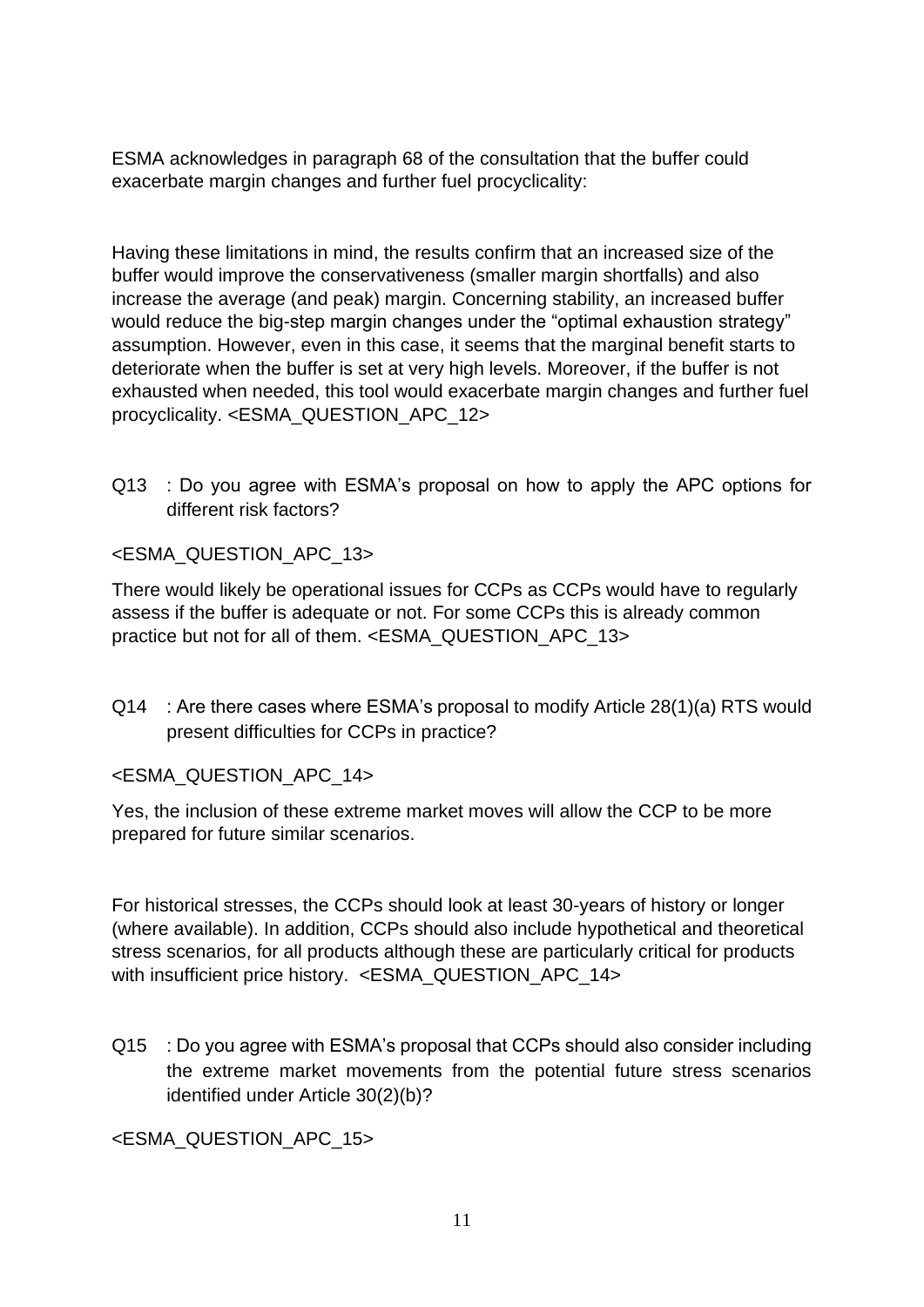The stress testing should include historical scenarios. In addition, historical scenarios should be supplemented with hypothetical and theoretical stress scenarios.

To conclude, CCPs should find an equilibrium between historical scenarios and nonhistorical stress scenarios to prepare for possible unseen market volatility and providing transparency in the scenario(s) used. <ESMA\_QUESTION\_APC\_15>

Q16 : Do you agree to require that CCPs ensure the set of extreme market movements includes an adequate number of extreme market movements for all margined products, including the ones that could expose it to the greatest financial risks?

# <ESMA\_QUESTION\_APC\_16>

Yes, we agree that it is important to include stress scenarios for all products, particularly for ones that could expose the CCP to the greatest financial risks, even if these are extreme. The scenarios that expose the CCP to the greatest financial risk will likewise pose the greatest risk to the system in terms of procyclicality and therefore should be included. <ESMA\_QUESTION\_APC\_16>

Q17 : Do you agree with ESMA's proposal not to include a specific time restriction on when CCPs should add new stress observations in the set of extreme market movements used for the purpose of the APC tool, but instead add a provision to consider reviewing more frequently taking into account the procyclical effects from such revision?

# <ESMA\_QUESTION\_APC\_17>

We agree with ESMA's proposal on not including a time restriction but rather including recent stress events in the margin models as soon as is reasonably practicable to ensure the CCP is not under collateralized at any point. One never knows if the current period will be more or less stressed than the period to come. Hence, not reacting immediately in adding the stress scenarios may lead to an underestimation of the IM and an increase in VM which will increase the liquidity stress.

Typically, long lookback periods may dilute the stress scenario in the model. On the other hand, including large moves too quickly in the stress scenarios may in itself increase margin during a potentially stressful period. While recent stress events may already be incorporated in the base margin lookback period, to prevent sharp fluctuations in margin, CCPs must ensure that the stress event is incorporated in the APC tool before it drops off from the look back of the base margin model.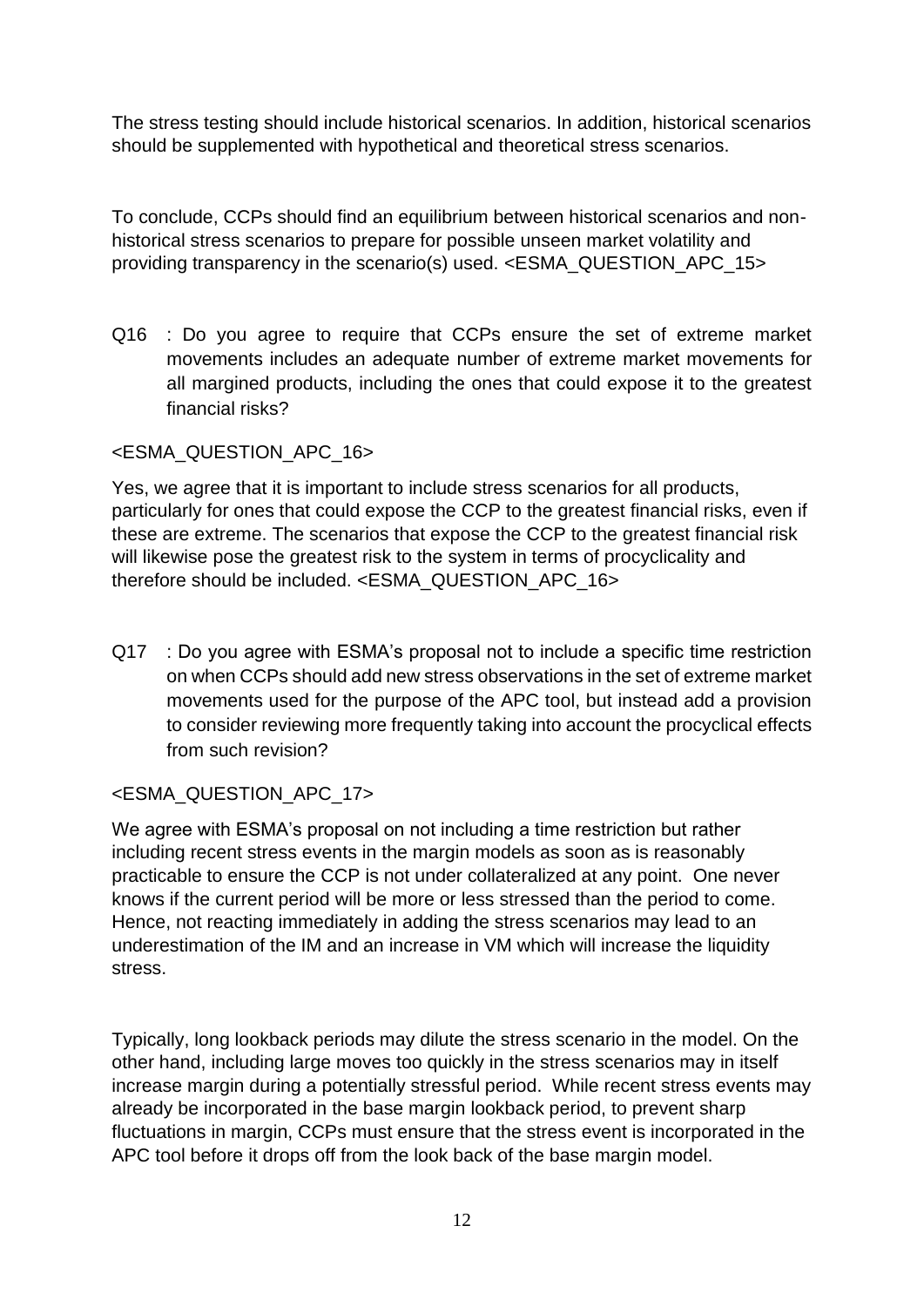Periods used to calibrate margin floors must be long enough to include periods of significant market stress, such as the 2008 global financial crisis and/or the spring of 2020, as well as being appropriate for the particular asset class. CCPs should justify appropriateness of their stress look-back periods, which may include selecting both a long lookback period and a shorter recent period depending on which produces the higher result.

We agree that the CCP should review its margin model frequently and at least shorter than 1 year. Today, some sophisticated CCPs have more frequent reviews of the model's stress observations and implement the measures in a way that does not disrupt the market. <ESMA\_QUESTION\_APC\_17>

Q18 : Do you agree with ESMA's proposal that CCPs should calculate the stress margin using the same model and parameters in compliance with Articles 24, 26 and 27, except for the time horizon under Article 25?

### <ESMA\_QUESTION\_APC\_18>

Yes, CCPs should be able to use liquidation horizon for stress testing scenarios that is longer than the one used for margin calculation in order to model restricted levels of liquidity. The stress testing framework would be generally more severe than what should be used for margin calculation. This would allow to fully capture historical events without diluting observations. This would also bring stability to the model. <ESMA\_QUESTION\_APC\_18>

Q19 : Do you agree that for the purpose of calculating the stress margin to be used for the calibration of the APC tool, CCPs should recompute the stress margin at least daily and shall avoid using scaling techniques that can affect the severity of observations or calculated stressed margin?

### <ESMA\_QUESTION\_APC\_19>

Yes, we agree that margin should be calculated daily and without scaling techniques. <ESMA\_QUESTION\_APC\_19>

Q20 : Do you agree with ESMA's proposal to include the provision to allow CCPs to temporarily increase the weight that is applied to the unadjusted margin and equally reduce the weight applied to the stress margin? Should there be a time limit on this provision?

<ESMA\_QUESTION\_APC\_20>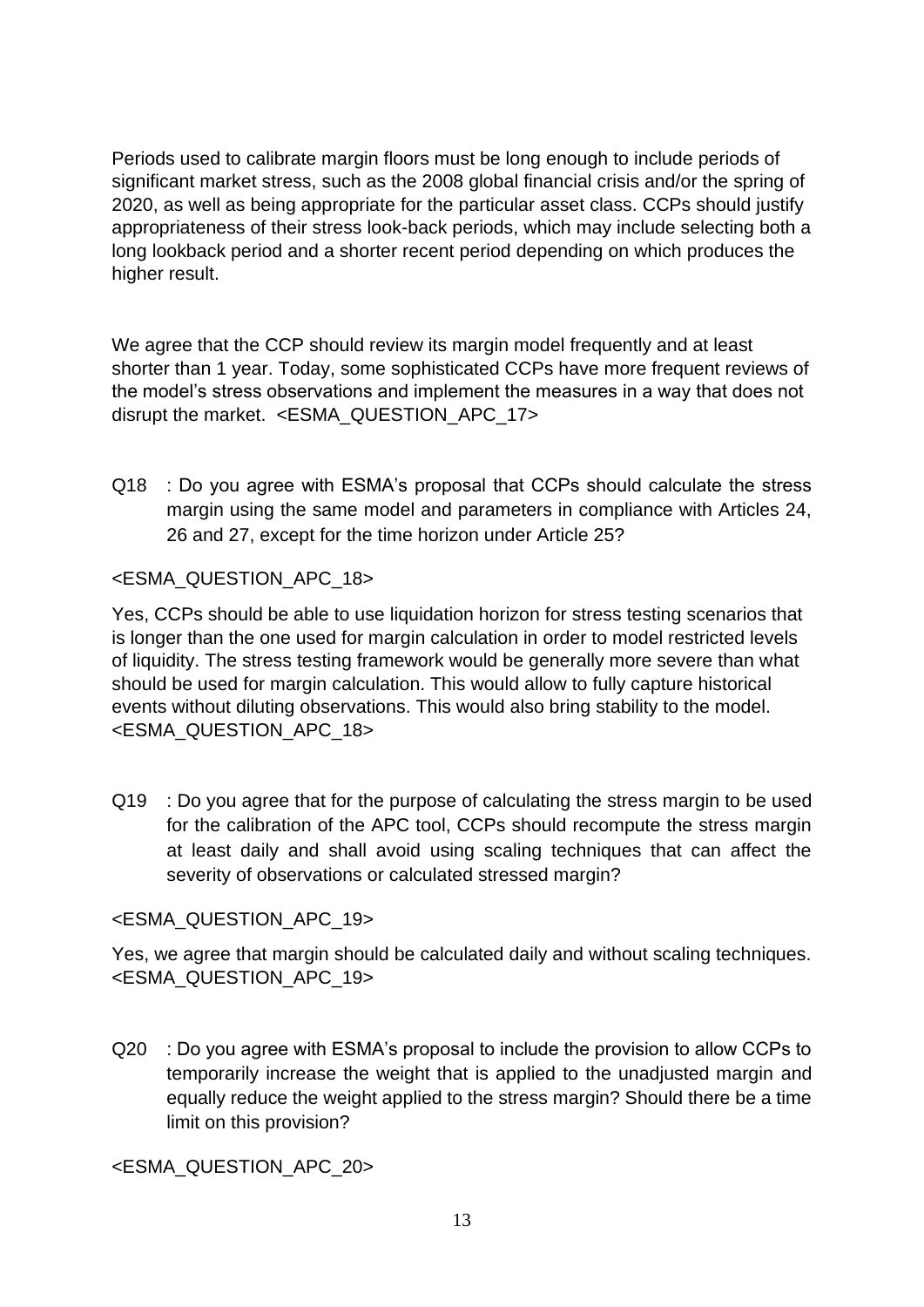We agree with ESMA's proposal, essentially, the higher of unadjusted margin and margin weighted for stress periods should be used.

The 25% stressed observations make margins more conservative in less volatile times. As ESMA rightly observes in more stressed times this tool leads to a lower margin requirement if the unadjusted margin is higher than the stressed margin.

However, if the stressed observations are well selected and the unadjusted margin is conservative, this should not be an issue. <ESMA\_QUESTION\_APC\_20>

Q21 : Are there cases where ESMA's proposal to modify Article 28(1)(b) RTS would present difficulties for CCPs in practice?

# <ESMA\_QUESTION\_APC\_21>

Yes, CCPs would have to closely monitor the right timing to reduce the stressed buffer and would need to avoid leading to even more procyclical margins. <ESMA\_QUESTION\_APC\_21>

Q22 : Do you agree with ESMA's proposal that the margin floor should include stress market movements in addition to the 10-year lookback period? Do you agree with the methodology used to identify these extreme market movements?

### <ESMA\_QUESTION\_APC\_22>

Generally speaking, we agree. It would have to depend on the type of observations that are being used in the 10 years. In case the 10 years already include stress observations, then the CCP should only use the 10 years, if not, stressed observations should be added. Keeping in mind, however, that this inclusion should be done at a level to avoid having diluted stressed observations with almost no weight. As in this case, the problem of under-calibrated margin would still persist and would be worsen throughout time in case stressed observations would occur in the short term.

In addition, overlapping observations should be avoided as this could bias the distribution and hence lead to an over or under charged margin. CCPs should be transparent on the stressed observations being used and lookback. <ESMA\_QUESTION\_APC\_22>

Q23 : Do you agree that the margin floor should be calculated in compliance with Articles 24, 26 and 27 of the RTS?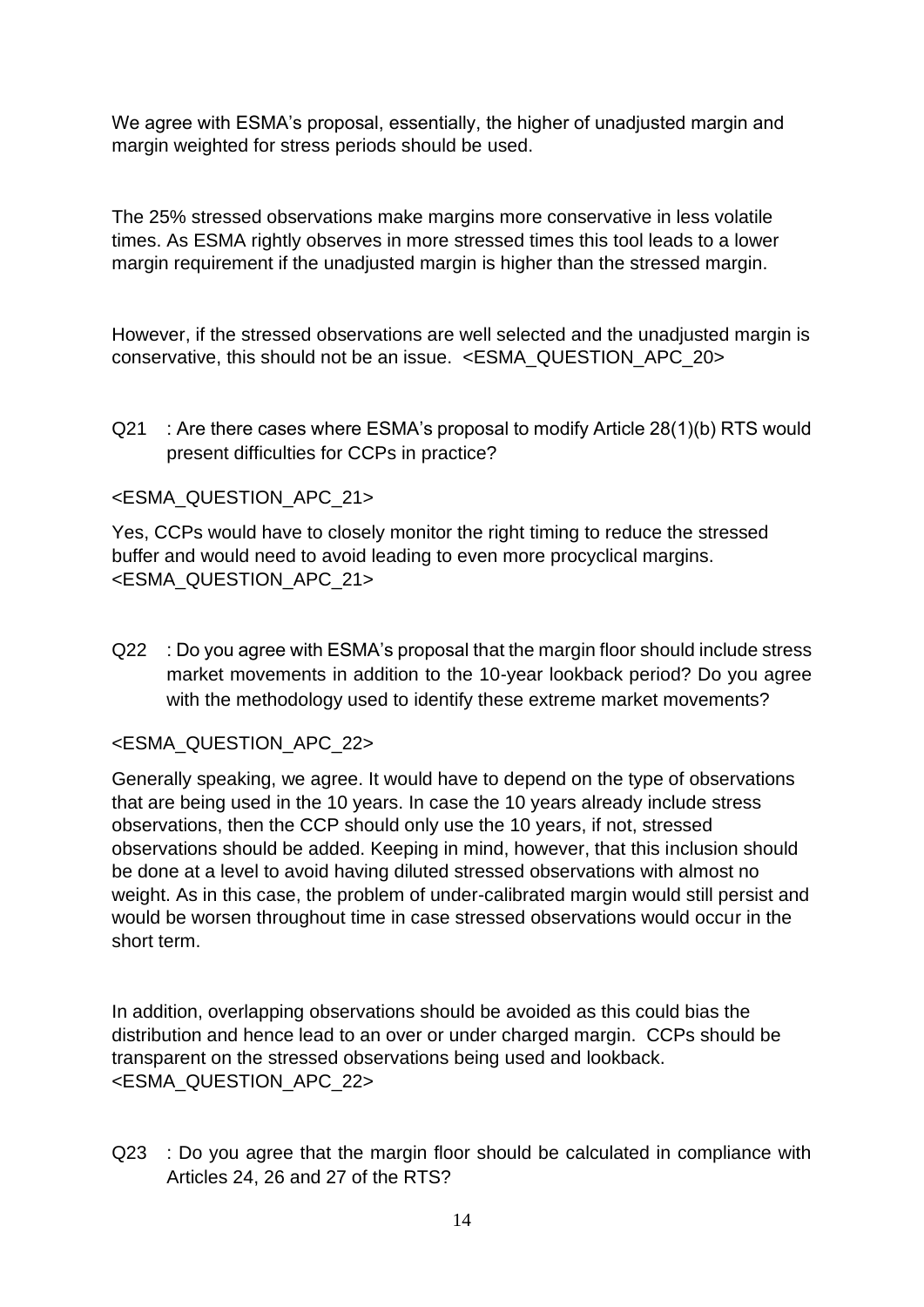#### <ESMA\_QUESTION\_APC\_23>

Yes, we agree as it is the most conservative and reliable measure to be taken. <ESMA\_QUESTION\_APC\_23>

Q24 : Do you agree that the margin floor should be recomputed at the same frequency than the baseline margin requirements?

#### <ESMA\_QUESTION\_APC\_24>

Yes, it can, however, more frequently than just annually. While it makes sense to compute a kind of 'model' margin floor daily, a margin floor that needs frequent or even daily recalibration would not seem an efficient anti-procyclicality tool.

While frequent computation is desirable, implementing very frequent, but often small, changes to margin floors may not always be desirable from an operational perspective, particularly where SPAN type models are used.

However, FIA does believe that there should be some recomputation of the floor more frequently than annually but less than daily. <ESMA\_QUESTION\_APC\_24>

Q25 : Do you agree that, when calculating the margin floor, CCPs shall avoid using scaling techniques that can affect the severity of observations, extreme market movements or calculated floor margin?

### <ESMA\_QUESTION\_APC\_25>

We believe that scaling techniques should be left to the Core IM computation. Nevertheless, in case the margin floor is only using 10 years lookback period or few stressed observations, these should have a proper weight in order not to be diluted in such a way that they would not be playing their role.

Meaning, stressed observations should be used in the margin floor and should have the proper weight to guarantee that the floor in not under-estimated. Hence, losing its purpose and not contributing as an APC measure.

Whichever method is used by a CCP to calculate margin floors, the CCP should demonstrate that resulting floor is meaningful in that it prevents margin requirements dropping to excessively low levels during periods of low volatility. <ESMA\_QUESTION\_APC\_25>